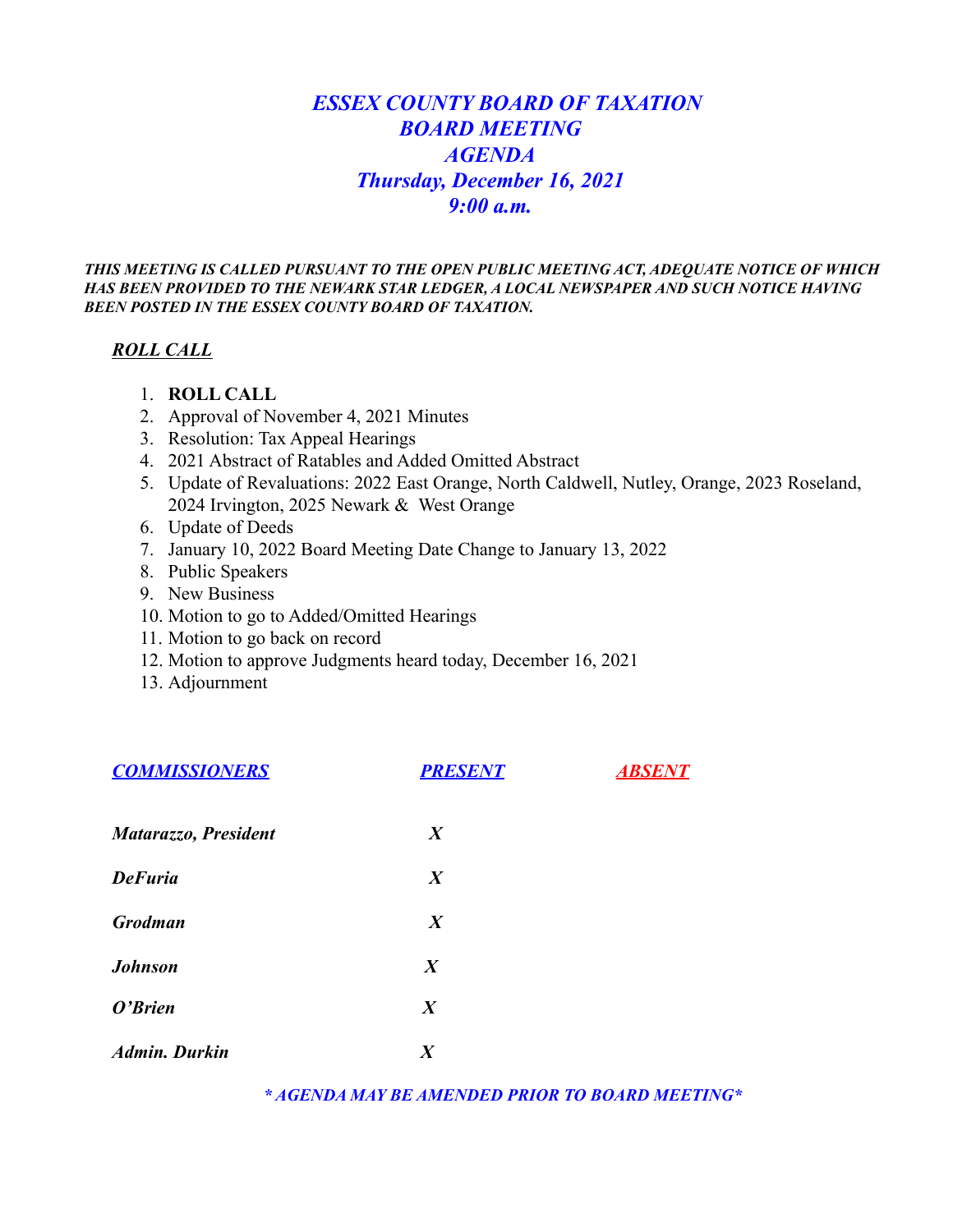### **A meeting of the Essex County Board of Taxation was held on Thursday, December 16, 2021 at 9:14 AM at its office located at 495 Dr. Martin Luther King, Jr. Blvd., Newark, New Jersey**

#### 1. **ROLL CALL**

President Matarazzo, Commissioners DeFuria, Grodman, Johnson, O'Brien and Tax Administrator Durkin were present at the meeting.

# 2. **APPROVAL OF NOVEMBER 4, 2021 MINUTES**

A motion to approve the November 4, 2021 minutes was made by Commissioner Grodman, Seconded by Commissioner O'Brien, Commissioner DeFuria abstained, all in favor motion approved.

#### 3. **RESOLUTION: TAX APPEAL HEARINGS**

A motion to approve the Resolution for Tax Appeal Hearings was made by Commissioner DeFuria, Seconded by Commissioner O'Brien, all in favor motion approved.

# 4. **2021 ABSTRACT OF RATABLES AND ADDED/OMITTED ABSTRACT**

A motion to approve the 2021 Abstract of Ratables and Added/Omitted Abstract was made by Commissioner Grodman, Seconded by Commissioner O'Brien, all in favor motion approved.

# 5. **UPDATE OF REVALUATIONS; 2022 EAST ORANGE, NORTH CALDWELL, NUTLEY, ORANGE, 2023 ROSELAND, 2024 IRVINGTON, 2025 NEWARK & WEST ORANGE**

The East Orange representative from Tyler Technologies (Revaluation Contractor) reported that all parcels had been inspected and a commercial model is being prepared. Taxpayer hearings on value will be held in January and February 2022. He asked that the 2022 Tax List be extended until March 1, 2022 at which time Tax Administrator Durkin stated she was concerned about the timeline. She suggested that Tyler and Tax Assessor Romal Bullock give an updated report at the January Tax Board meeting and at that meeting the filing deadline will be discussed. Tax Assessor Romal Bullock reported that all valuations on residential properties are complete however Tyler is still working on the commercial properties.

North Caldwell Tax Assessor George Librizzi reported that North Caldwell is moving along with the revaluation. There has been a good response from the third and final request letters for inspections. He is requesting a one-month extension on filing the 2022 Tax List which will be revisited after an update at the January 13, 2022 Tax Board Meeting.

Nutley Tax Assessor Edmund Brown reported not so good news about the Nutley revaluation. Only 30% of the residential properties have been inspected and while a second vaccinated inspector was added by ASI, one inspector is out ill. Although they are down to one inspector ASI told Ed that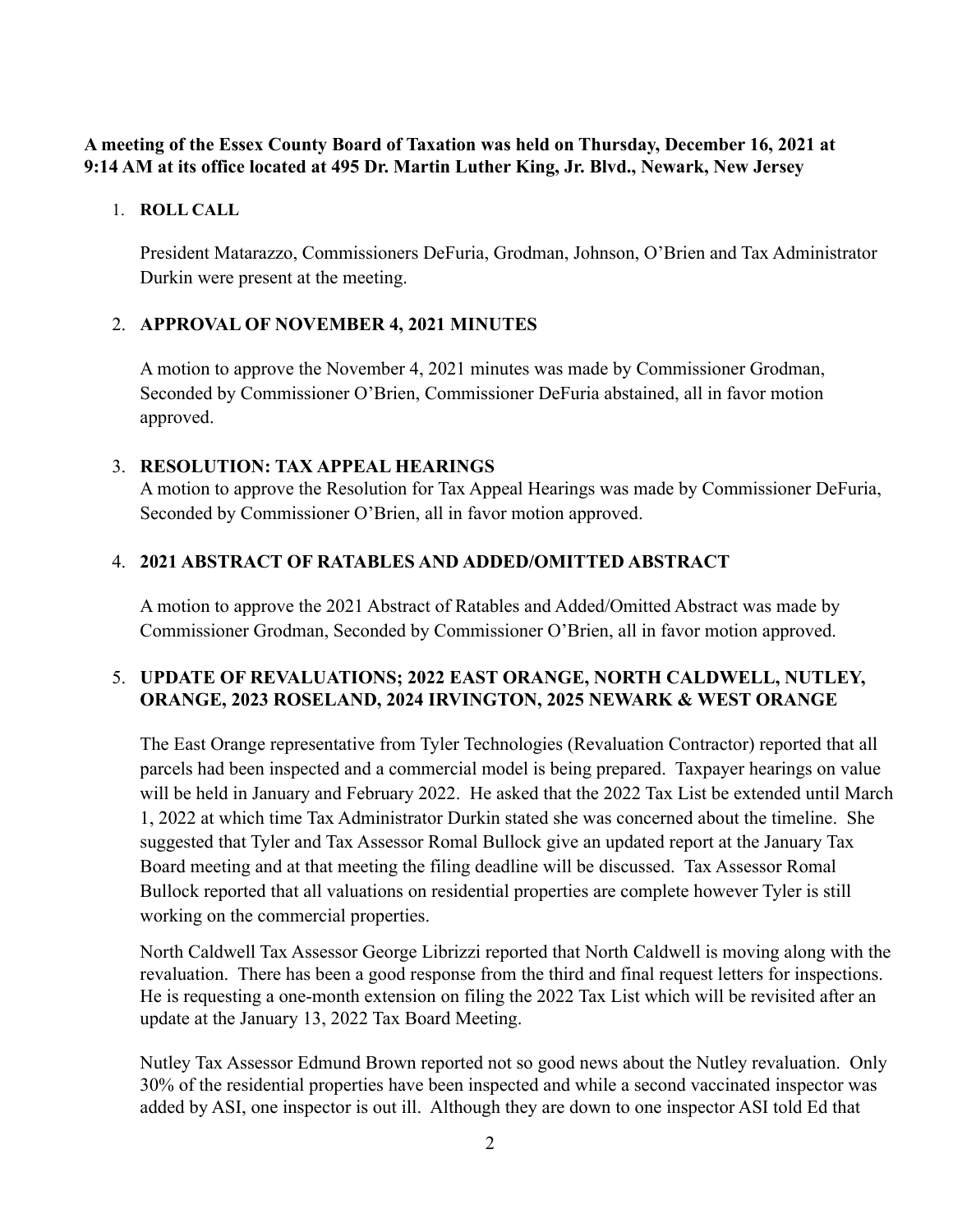they are hoping to add 2 or 3 additional inspectors in January. No commercial properties have been inspected and they are incredibly behind, and he is worried about the revaluation being on time for year 2022.

Tax Administrator Durkin commented that she is concerned about the ratios in Nutley and Irvington. Nutley and Irvington officials will be invited to the January 13, 2022 Board Meeting.

Orange Tax Assessor Chris Murray reported that all commercial properties have been inspected and the revaluation company is moving on to the residential properties. He stated that the entry rate is still low. Tax Administrator Durkin explained that the revaluation was moved up to 2022 at the request of the City of Orange and the timeline will be revisited at the January 10, 2022 Board Meeting.

Roseland Tax Assessor Kevin Esposito was not present at the meeting but reported that Chapter 91's have been mailed to commercial properties and inspections are to begin in early 2022.

Irvington Tax Assessor Silvia Forbes reported that she gave the names of several revaluation companies to her CFO along with the previous revaluation's RFP for wording for the new RFP. She also contacted Don Smith from Civil Solutions to communicate with the CFO for contract for the Tax Maps. Tax Administrator Durkin expressed her concern over the Tax Maps now being out of time for submission to the State for approval.

Newark Tax Assessor Aaron Wilson reported that the Tax Maps are almost complete and spoke with Matt Loyer at the States Tax Map Division on revisions. He also has rewritten the RFP and it is in the City's Law Department for review and anticipates it will go out to bid in January 2022.

West Orange Tax Assessor Kevin Dillon reported that the Tax Maps are in good condition and Civil Solutions is the vendor. He is working on the Bonding and RFP.

#### 6. **UPDATE OF DEEDS**

As of December 14, 2021, seven thousand nine hundred seventy-six (7,976) deeds have been processed. The Division of Taxation wants sales listings weekly instead of monthly so all Municipal Tax Assessors will receive a sales listing every Monday to comply with the States new schedule.

#### 7. **JANUARY 10, 2022 BOARD MEETING DATE CHANGED TO JANUARY 13, 2022**

A motion to change the Board Meeting Date from January 10, 2022 to January 13, 2022 was made by Commissioner Grodman, Seconded by Commissioner Johnson, all in favor motion approved.

#### 8. **PUBLIC SPEAKERS**

West Caldwell Tax Assessor Richard Hamilton reported that West Caldwell filed an appeal against the 2022 Ratio. He met with the Deputy Attorney General and produced a 40-page document explaining why the one commercial sale which skewed West Caldwell's ratio from 91% to 77%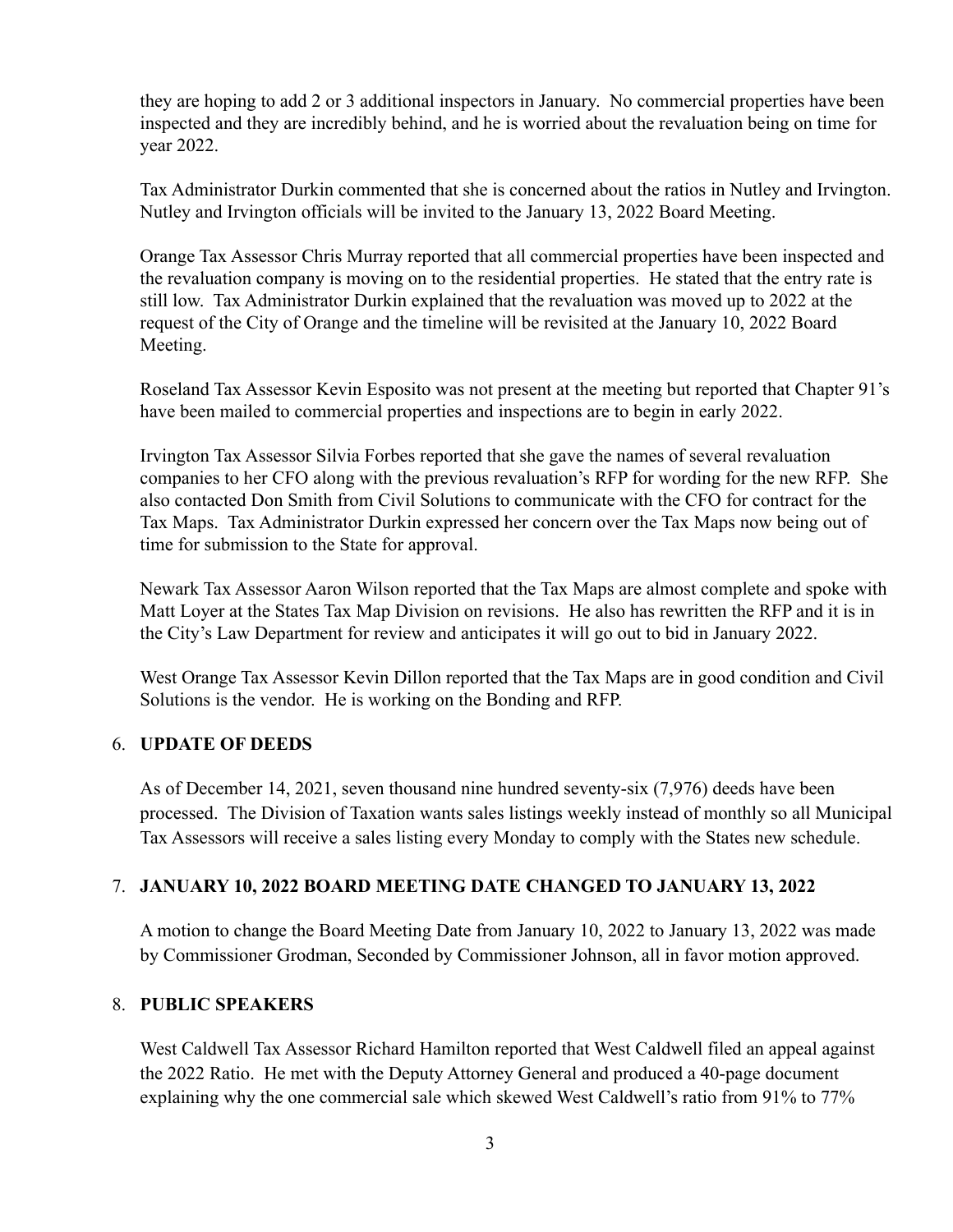should be changed to a non-usable sale. The State agreed to mark the sale as non-usable and he is waiting for the Director of the Division of Taxation to sign the settlement and the 2022 West Caldwell Ratio will be 88.46%.

Cedar Grove Tax Assessor Richard Hamilton requested an extension for filing the 2022 Tax List until January 31, 2022 due to a problem valuing 168 condominium units on the new BRT software system. A motion to extend the filing of Cedar Grove's 2022 Tax List until January 31, 2022 was made by Commissioner Grodman, Seconded by Commissioner O'Brien, all in favor motion approved.

Tax Administrator Durkin will be asking all Municipal Assessors to comment on any changes or improvements to the BRT software programs at the January 2022 Tax Board Meeting.

# 9. **NEW BUSINESS**

None

# 10. **MOTION TO GO TO ADDED/OMITTED HEARINGS**

A motion to go to Added/Omitted Hearings was made by Commissioner Johnson, Seconded by Commissioner DeFuria, all in favor motion approved.

### 11. **MOTION TO GO BACK ON RECORD**

A motion to go back on record was made by Commissioner O'Brien, Seconded by Commissioner DeFuria, all in favor motion approved.

#### 12. **MOTION TO APPROVE JUDGMENTS HEARD TODAY, DECEMBER 16, 2021**

A motion to approve Judgments heard today, December 16, 2021 was made by Commissioner DeFuria, Seconded by Commissioner O'Brien, all in favor motion approved.

#### 13. **ADJOURNMENT**

A motion to adjourn the meeting at 11:45 AM was made by Commissioner DeFuria, Seconded by Commissioner O'Brien, all in favor motion approved.

Respectfully Submitted Joan Codey Durkin, Tax Administrator